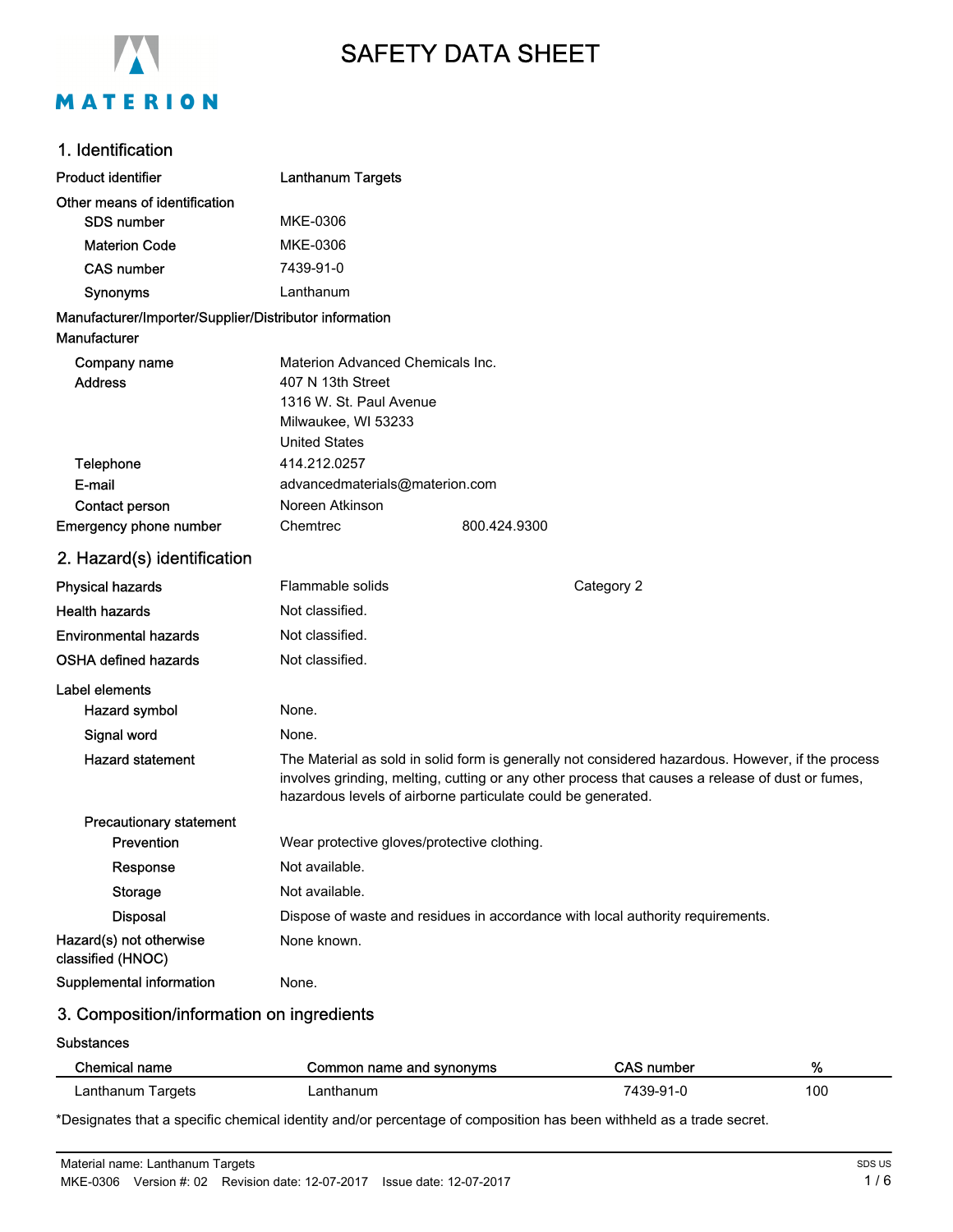| 4. First-aid measures                                                        |                                                                                                                                                                                                                                                                                                                                                                                                                                                        |
|------------------------------------------------------------------------------|--------------------------------------------------------------------------------------------------------------------------------------------------------------------------------------------------------------------------------------------------------------------------------------------------------------------------------------------------------------------------------------------------------------------------------------------------------|
| Inhalation                                                                   | Move to fresh air. Call a physician if symptoms develop or persist.                                                                                                                                                                                                                                                                                                                                                                                    |
| <b>Skin contact</b>                                                          | Rinse with water. Get medical attention if irritation develops and persists.                                                                                                                                                                                                                                                                                                                                                                           |
| Eye contact                                                                  | Do not rub eyes. Rinse with water. Get medical attention if irritation develops and persists.                                                                                                                                                                                                                                                                                                                                                          |
| Ingestion                                                                    | Get medical advice/attention if you feel unwell.                                                                                                                                                                                                                                                                                                                                                                                                       |
| Most important<br>symptoms/effects, acute and<br>delayed                     | Direct contact with eyes may cause temporary irritation.                                                                                                                                                                                                                                                                                                                                                                                               |
| Indication of immediate medical<br>attention and special treatment<br>needed | Treat symptomatically. Thermal burns: Flush with water immediately. While flushing, remove<br>clothes which do not adhere to affected area. Call an ambulance. Continue flushing during<br>transport to hospital.                                                                                                                                                                                                                                      |
| 5. Fire-fighting measures                                                    |                                                                                                                                                                                                                                                                                                                                                                                                                                                        |
| Suitable extinguishing media                                                 | Water fog. Foam. Dry chemical powder. Carbon dioxide (CO2).                                                                                                                                                                                                                                                                                                                                                                                            |
| Unsuitable extinguishing media                                               | Do not use water jet as an extinguisher, as this will spread the fire.                                                                                                                                                                                                                                                                                                                                                                                 |
| Specific hazards arising from<br>the chemical                                | During fire, gases hazardous to health may be formed.                                                                                                                                                                                                                                                                                                                                                                                                  |
| Special protective equipment<br>and precautions for firefighters             | Wear suitable protective equipment. Self-contained breathing apparatus and full protective clothing<br>must be worn in case of fire.                                                                                                                                                                                                                                                                                                                   |
| Fire fighting<br>equipment/instructions                                      | In case of fire and/or explosion do not breathe fumes. Move containers from fire area if you can do<br>so without risk.                                                                                                                                                                                                                                                                                                                                |
| Specific methods                                                             | Use standard firefighting procedures and consider the hazards of other involved materials.                                                                                                                                                                                                                                                                                                                                                             |
| General fire hazards                                                         | Flammable solid. No unusual fire or explosion hazards noted.                                                                                                                                                                                                                                                                                                                                                                                           |
| 6. Accidental release measures                                               |                                                                                                                                                                                                                                                                                                                                                                                                                                                        |
| Personal precautions, protective<br>equipment and emergency<br>procedures    | Keep unnecessary personnel away. Keep people away from and upwind of spill/leak. Wear<br>appropriate protective equipment and clothing during clean-up. Do not touch damaged containers<br>or spilled material unless wearing appropriate protective clothing. For personal protection, see<br>section 8 of the SDS.                                                                                                                                   |
| Methods and materials for<br>containment and cleaning up                     | Eliminate all ignition sources (no smoking, flares, sparks, or flames in immediate area). Take<br>precautionary measures against static discharge. Use only non-sparking tools. Stop the flow of<br>material, if this is without risk.                                                                                                                                                                                                                 |
|                                                                              | Large Spills: Wet down with water and dike for later disposal. Shovel the material into waste<br>container. Prevent entry into waterways, sewer, basements or confined areas. Following product<br>recovery, flush area with water.                                                                                                                                                                                                                    |
|                                                                              | Small Spills: Sweep up or vacuum up spillage and collect in suitable container for disposal.                                                                                                                                                                                                                                                                                                                                                           |
|                                                                              | Never return spills to original containers for re-use. For waste disposal, see section 13 of the SDS.                                                                                                                                                                                                                                                                                                                                                  |
| <b>Environmental precautions</b>                                             | Do not contaminate water.                                                                                                                                                                                                                                                                                                                                                                                                                              |
| 7. Handling and storage                                                      |                                                                                                                                                                                                                                                                                                                                                                                                                                                        |
| Precautions for safe handling                                                | Provide adequate precautions, such as electrical grounding and bonding, or inert atmospheres. Do<br>not handle, store or open near an open flame, sources of heat or sources of ignition. Protect<br>material from direct sunlight. When using do not smoke. Explosion-proof general and local exhaust<br>ventilation. Wear appropriate personal protective equipment. Avoid release to the environment.<br>Observe good industrial hygiene practices. |

Keep away from heat, sparks and open flame. Store in original tightly closed container. Store in a well-ventilated place. Store in cool place. Keep in an area equipped with sprinklers. Store away from incompatible materials (see Section 10 of the SDS). Store in accordance with local/regional/national/international regulation. Conditions for safe storage, including any incompatibilities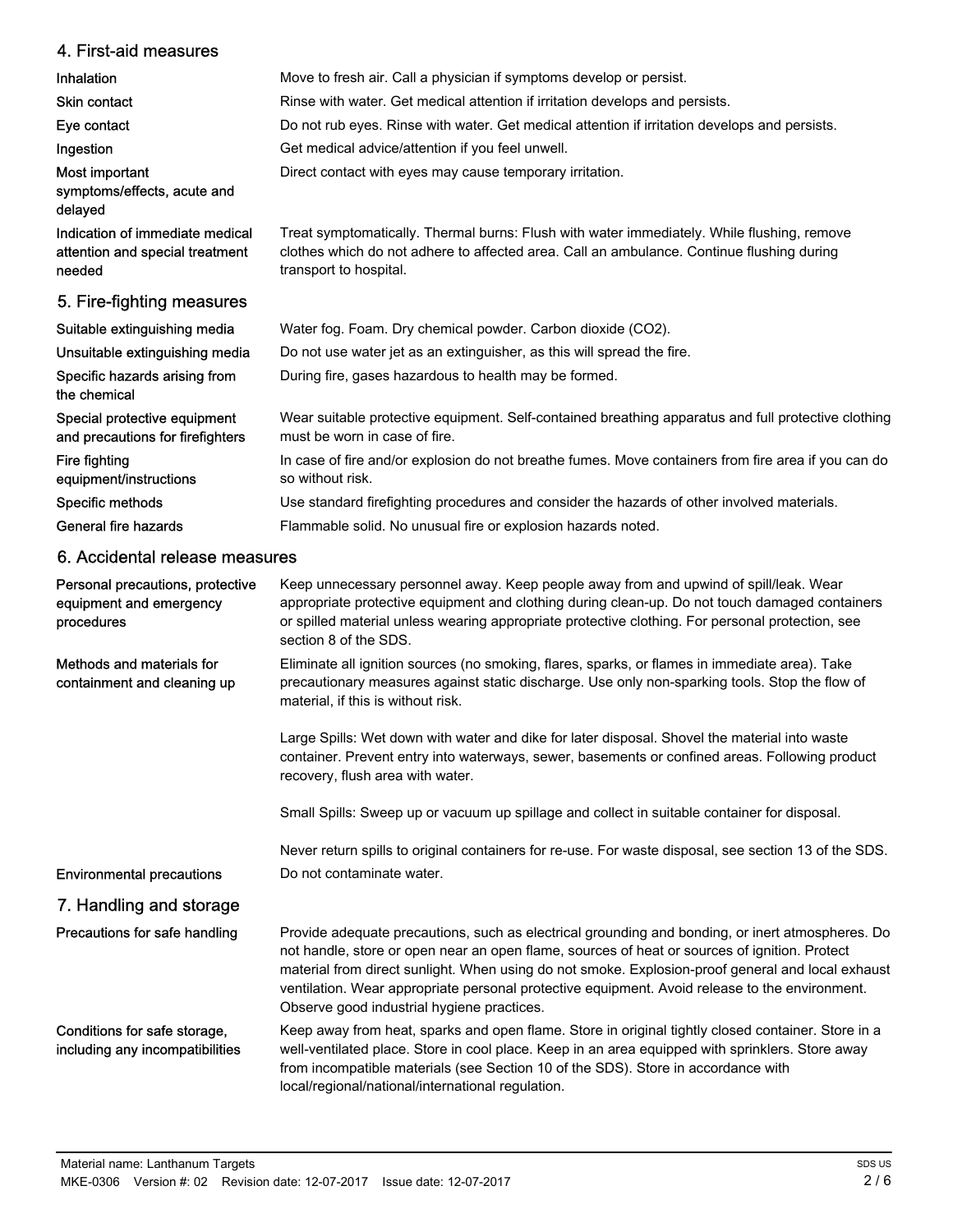# 8. Exposure controls/personal protection

| Occupational exposure limits                                     | No exposure limits noted for ingredient(s).                                                                                                                         |
|------------------------------------------------------------------|---------------------------------------------------------------------------------------------------------------------------------------------------------------------|
| <b>Biological limit values</b>                                   | No biological exposure limits noted for the ingredient(s).                                                                                                          |
| Appropriate engineering controls                                 | Explosion-proof general and local exhaust ventilation.                                                                                                              |
| Eye/face protection                                              | Individual protection measures, such as personal protective equipment<br>Wear safety glasses with side shields (or goggles).                                        |
| <b>Skin protection</b><br>Hand protection                        | Wear appropriate chemical resistant gloves. Suitable gloves can be recommended by the glove<br>supplier.                                                            |
| Other<br><b>Respiratory protection</b><br><b>Thermal hazards</b> | Not available.<br>Respiratory protection not required.<br>Wear appropriate thermal protective clothing, when necessary.                                             |
| General hygiene considerations                                   | When using do not smoke. Always observe good personal hygiene measures, such as washing<br>after handling the material and before eating, drinking, and/or smoking. |

# 9. Physical and chemical properties

| Appearance                                        |                          |
|---------------------------------------------------|--------------------------|
| <b>Physical state</b>                             | Solid.                   |
| Form                                              | Solid.                   |
| Color                                             | Not available.           |
| Odor                                              | Not available.           |
| <b>Odor threshold</b>                             | Not available.           |
| рH                                                | Not available.           |
| Melting point/freezing point                      | Not available.           |
| Initial boiling point and boiling<br>range        | Not available.           |
| Flash point                                       | Not available.           |
| <b>Evaporation rate</b>                           | Not available.           |
| Flammability (solid, gas)                         | Flammable solid.         |
| Upper/lower flammability or explosive limits      |                          |
| <b>Flammability limit - lower</b><br>(%)          | Not available.           |
| <b>Flammability limit - upper</b><br>$(\%)$       | Not available.           |
| Explosive limit - lower (%)                       | Not available.           |
| Explosive limit - upper (%)                       | Not available.           |
| Vapor pressure                                    | < 0.0000001 kPa at 25 °C |
| Vapor density                                     | Not available.           |
| <b>Relative density</b>                           | Not available.           |
| Solubility(ies)                                   |                          |
| Solubility (water)                                | Not available.           |
| <b>Partition coefficient</b><br>(n-octanol/water) | Not available.           |
| Auto-ignition temperature                         | Not available.           |
| Decomposition temperature                         | Not available.           |
| <b>Viscosity</b>                                  | Not available.           |
| Other information                                 |                          |
| <b>Explosive properties</b>                       | Not explosive.           |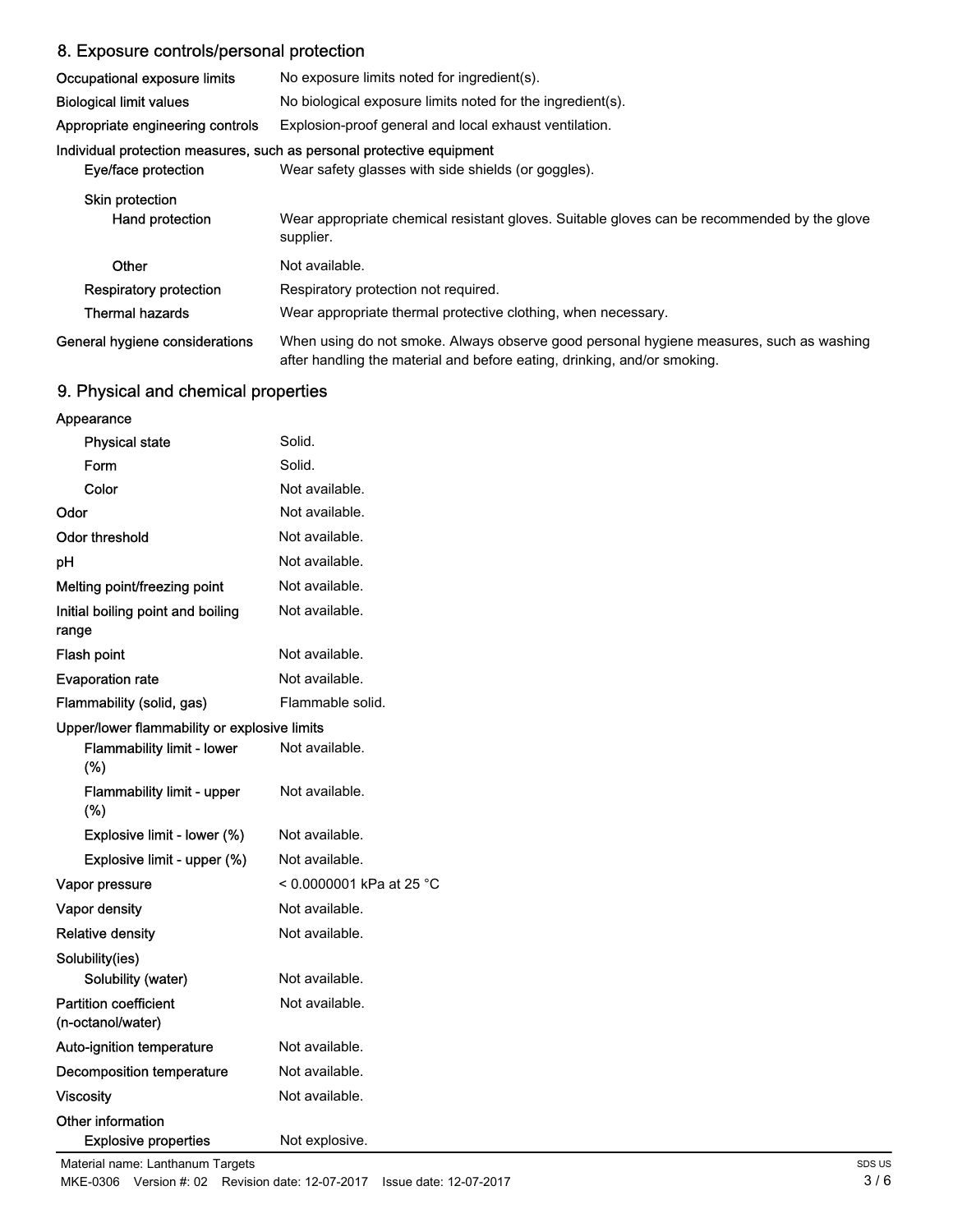| Molecular formula                     | La                                                                                            |
|---------------------------------------|-----------------------------------------------------------------------------------------------|
| Molecular weight                      | 138.9 g/mol                                                                                   |
| <b>Oxidizing properties</b>           | Not oxidizing.                                                                                |
| 10. Stability and reactivity          |                                                                                               |
| Reactivity                            | The product is stable and non-reactive under normal conditions of use, storage and transport. |
| <b>Chemical stability</b>             | Material is stable under normal conditions.                                                   |
| Possibility of hazardous<br>reactions | Not available.                                                                                |
| Conditions to avoid                   | Heat, flames and sparks. Contact with incompatible materials. None under normal conditions.   |
| Incompatible materials                | Strong oxidizing agents.                                                                      |
| Hazardous decomposition<br>products   | No hazardous decomposition products are known.                                                |
| 11. Toxicological information         |                                                                                               |

## Information on likely routes of exposure

| Inhalation                                                                         | Due to lack of data the classification is not possible.                         |
|------------------------------------------------------------------------------------|---------------------------------------------------------------------------------|
| Skin contact                                                                       | Due to lack of data the classification is not possible.                         |
| Eye contact                                                                        | Due to lack of data the classification is not possible.                         |
| Ingestion                                                                          | Due to lack of data the classification is not possible.                         |
| Symptoms related to the<br>physical, chemical and<br>toxicological characteristics | Direct contact with eyes may cause temporary irritation.                        |
| Information on toxicological effects                                               |                                                                                 |
| <b>Acute toxicity</b>                                                              | Not available.                                                                  |
| Skin corrosion/irritation                                                          | Due to lack of data the classification is not possible.                         |
| Serious eye damage/eye<br><i>irritation</i>                                        | Due to lack of data the classification is not possible.                         |
| Respiratory or skin sensitization                                                  |                                                                                 |
| <b>Respiratory sensitization</b>                                                   | Due to lack of data the classification is not possible.                         |
| Skin sensitization                                                                 | Due to lack of data the classification is not possible.                         |
| Germ cell mutagenicity                                                             | Due to lack of data the classification is not possible.                         |
| Carcinogenicity                                                                    | This product is not considered to be a carcinogen by IARC, ACGIH, NTP, or OSHA. |
| IARC Monographs. Overall Evaluation of Carcinogenicity                             |                                                                                 |
| Not listed.                                                                        |                                                                                 |
|                                                                                    | OSHA Specifically Regulated Substances (29 CFR 1910.1001-1050)                  |
| Not regulated.                                                                     | US. National Toxicology Program (NTP) Report on Carcinogens                     |
| Not listed.                                                                        |                                                                                 |
| Reproductive toxicity                                                              | Due to lack of data the classification is not possible.                         |
| Specific target organ toxicity -<br>single exposure                                | Due to lack of data the classification is not possible.                         |
| Specific target organ toxicity -<br>repeated exposure                              | Due to lack of data the classification is not possible.                         |
| <b>Aspiration hazard</b>                                                           | Due to lack of data the classification is not possible.                         |
| 12. Ecological information                                                         |                                                                                 |
| Ecotoxicity                                                                        | Contains a substance which causes risk of hazardous effects to the environment. |
| Persistence and degradability                                                      | No data is available on the degradability of this product.                      |
| <b>Bioaccumulative potential</b>                                                   | No data available.                                                              |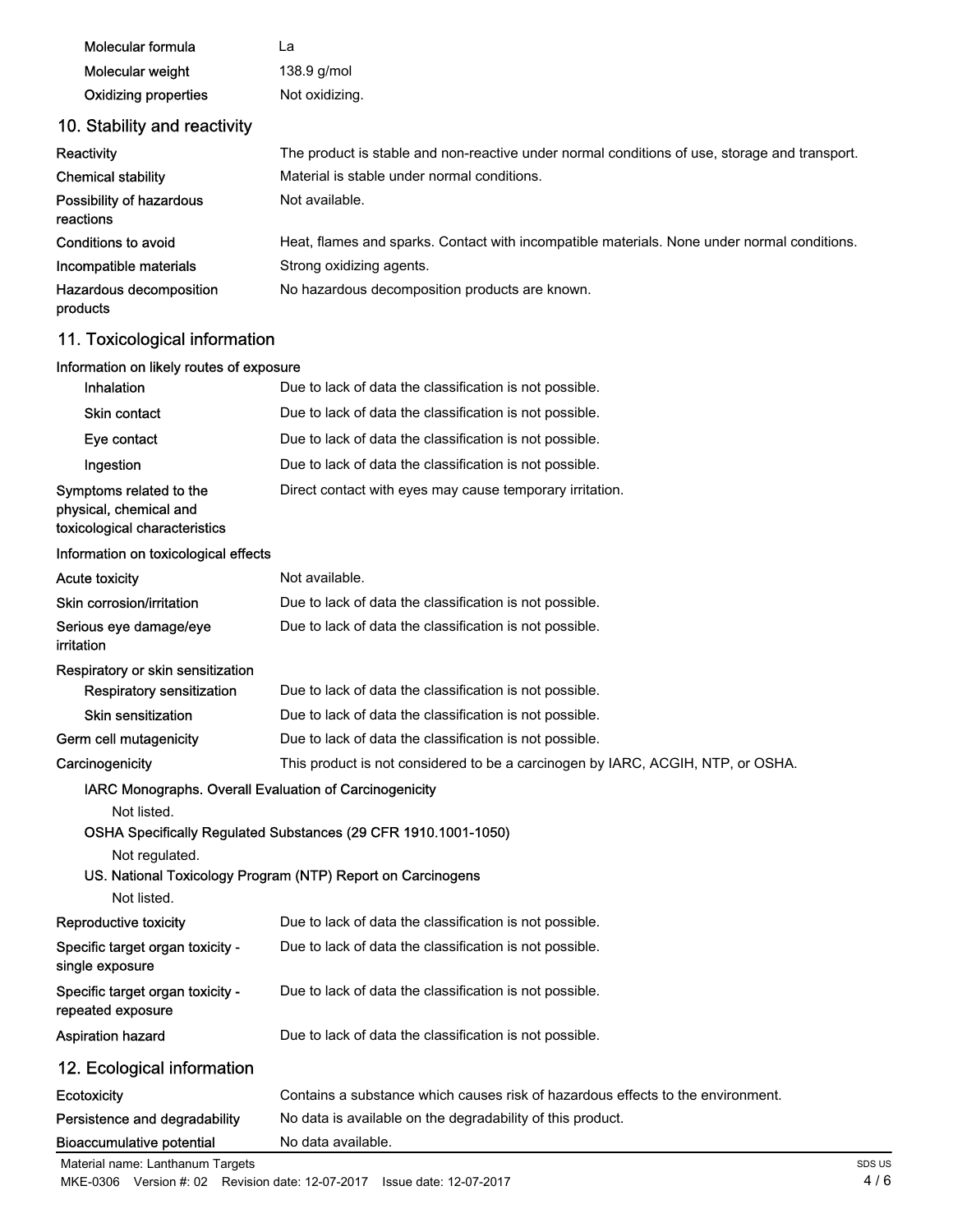| Mobility in soil                         | No data available.                                                                                                                                                                                                                                             |
|------------------------------------------|----------------------------------------------------------------------------------------------------------------------------------------------------------------------------------------------------------------------------------------------------------------|
| Other adverse effects                    | No other adverse environmental effects (e.g. ozone depletion, photochemical ozone creation<br>potential, endocrine disruption, global warming potential) are expected from this component.                                                                     |
| 13. Disposal considerations              |                                                                                                                                                                                                                                                                |
| <b>Disposal instructions</b>             | Collect and reclaim or dispose in sealed containers at licensed waste disposal site. Do not allow<br>this material to drain into sewers/water supplies. Dispose of contents/container in accordance with<br>local/regional/national/international regulations. |
| Local disposal regulations               | Dispose in accordance with all applicable regulations.                                                                                                                                                                                                         |
| Hazardous waste code                     | The waste code should be assigned in discussion between the user, the producer and the waste<br>disposal company.                                                                                                                                              |
| Waste from residues / unused<br>products | Dispose of in accordance with local regulations. Empty containers or liners may retain some<br>product residues. This material and its container must be disposed of in a safe manner (see:<br>Disposal instructions).                                         |
| Contaminated packaging                   | Empty containers should be taken to an approved waste handling site for recycling or disposal.                                                                                                                                                                 |
| 14. Transport information                |                                                                                                                                                                                                                                                                |
| <b>DOT</b>                               |                                                                                                                                                                                                                                                                |
| Not regulated as dangerous goods.        |                                                                                                                                                                                                                                                                |

#### IATA

Not regulated as dangerous goods.

#### IMDG

Not regulated as dangerous goods.

## 15. Regulatory information

US federal regulations

CERCLA/SARA Hazardous Substances - Not applicable.

All components are on the U.S. EPA TSCA Inventory List. This product is a "Hazardous Chemical" as defined by the OSHA Hazard Communication Standard, 29 CFR 1910.1200.

#### TSCA Section 12(b) Export Notification (40 CFR 707, Subpt. D)

Not regulated.

### CERCLA Hazardous Substance List (40 CFR 302.4)

Not listed.

#### SARA 304 Emergency release notification

Not regulated.

#### OSHA Specifically Regulated Substances (29 CFR 1910.1001-1050)

Not regulated.

#### Superfund Amendments and Reauthorization Act of 1986 (SARA) Hazard categories

Immediate Hazard - No Delayed Hazard - No Fire Hazard - Yes Pressure Hazard - No Reactivity Hazard - No

#### SARA 302 Extremely hazardous substance

Not listed.

SARA 311/312 Hazardous No chemical

#### SARA 313 (TRI reporting)

Not regulated.